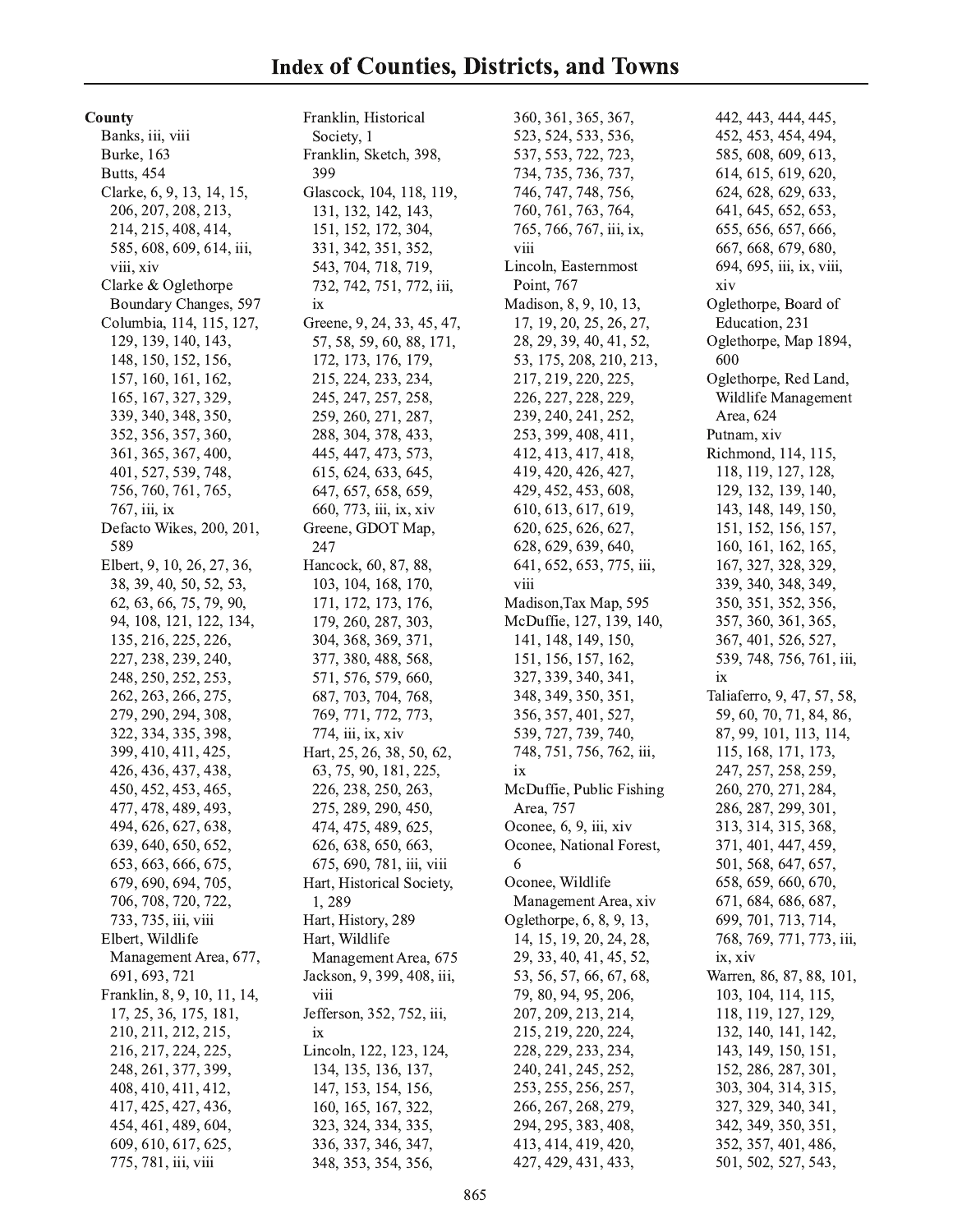604, 686, 687, 701, 703, 704, 714, 718, 727, 732, 740, 742, 751, 762, iii, ix, xiv Washington, 15, 33, 34, 88, 104, 118, 171, 172, 176, 179, 215, 223, 224, 234, 287, 304, 377, 424, 574, 615, 704, 719, 772, 774, iii,  $ix$ Washington, Boundary, 434 Wilkes, 6, 7, 8, 9, 10, 11, 12, 13, 14, 15, 17, 22, 23, 24, 25, 33, 34, 35, 36, 47, 56, 57, 61, 67, 68, 70, 71, 74, 80, 84, 88, 94, 95, 99, 108, 113, 118, 119, 122, 123, 124, 127, 132, 135, 136, 137, 139, 143, 147, 148, 149, 150, 151, 152, 156, 162, 165, 171, 172, 173, 175, 176, 179, 180, 206, 207, 208, 210, 211, 212, 213, 215, 217, 222, 223, 224, 225, 233, 234, 247, 255, 256, 257, 261, 267, 268, 270, 271, 284, 287, 289, 294, 295, 299, 304, 308, 313, 322, 323, 324, 327, 329, 335, 336, 337, 339, 340, 341, 342, 347, 348, 349, 350, 351, 352, 356, 357, 361, 365, 367, 369, 371, 398, 399, 400, 401, 408, 410, 411, 419, 423, 425, 434, 435, 447, 454, 461, 470, 471, 473, 475, 477, 488, 494, 501, 502, 514, 523, 524, 526, 527, 536, 537, 539, 571, 578, 608, 609, 610, 611, 612, 614, 615, 617, 622, 623, 624, 625, 633, 635, 636, 647, 655, 656, 657, 667, 668, 670, 671, 674, 680, 684, 694, 695,

699, 708, 713, 722,

723, 727, 736, 737, 739, 747, 748, 769, 772, 773, 775, 776, 777, 778, 780, 781, iii, ix, viii, xiv Wilkes Corners and Boundaries (1777) Page Index, ix Wilkes, Corners and Boundaries (1777) Page Index, viii Wilkes, Eastern Corner, ix Wilkes, Easternmost Point, 767 Wilkes, Northeast Corner, viii Wilkes, Northeastern Corner, 274 Wilkes, Northeasternmost Corner, 74 Wilkes, Northwest Corner, viii Wilkes, Southeastern Corner, ix Wilkes, Southernmost Corner, 172, 772 Wilkes, Southwestern Corner, ix Wilkes, Watersheds, 603 Wilkes, Western Corner, viii Wilkes, Westernmost Boundary, 9, 206, 207, 209, 408, 608, 609 Wilkes, Westernmost Corner, 206, 207 **County Line**, 22, 74, 222, 248 Anderson - Abbeville, 105, 305, 705 Clarke – Oglethorpe, 9, 13, 15, 215, 585, 608, 609 Columbia, 514 Elbert, 11, 25, 36, 411, 425, 436 Elbert – Lincoln, 122, 322 Elbert – Madison, 27, 39, 40, 52, 227, 239, 240, 252, 452, 627, 639, 640, 652 Elbert – Oglethorpe, 52, 53, 79, 252, 253, 279, 452, 453, 652, 653, 679

Elbert – Wilkes, 122, 322, 722 Elbert - Oglethorpe, 66, 266, 666 Franklin, 3, 8, 10, 11, 61, 197, 210, 211, 217, 236, 248, 405, 410, 436, 449, 461 Franklin - Elbert, 225, 248 Franklin - Hart, 25, 181, 225, 625, 781 Franklin - Madison, 10, 17, 25, 175, 210, 217, 225, 610, 617, 625, 775 Franklin – Washington, 215 Franklin - Wilkes, 11, 16, 17, 225, 261 Franklin-Wilkes, Line Betwixt, 16 Glascock - Jefferson, 352 Glascock - Washington, 118, 719 Greene, 23, 211, 234, 235 Greene - Hancock, 173, 174, 773 Greene - Taliaferro, 47, 59, 173, 247, 259, 447, 647, 659, 773 Greene - Taliaferro, 60, 260,660 Hancock - Washington, 104, 172, 304, 704, 772 Hart – Elbert, 26, 38, 50, 62, 63, 75, 90, 226, 238, 250, 263, 275, 290, 638, 650, 663, 675, 690 Hart - Madison, 625 Hart-Franklin "jog", 225 Jackson – Oglethorpe, 209, 408 Lincoln, 761 Lincoln - Columbia, 161 Madison – Clarke,  $13$ , 208, 213, 408, 608 Madison - Elbert, 26, 226, 626 Madison - Hart, 25, 26, 226, 626 Madison - Oglethorpe, 13, 19, 20, 28, 29, 40, 41, 53, 213, 219, 220, 228, 229, 240, 241,

253, 420, 429, 453, 613, 619, 620, 628, 629, 641, 652, 653 McDuffie - Warren, 140, 141, 150, 151, 157, 162, 340, 341, 350, 351, 357, 740, 741, 750, 751, 757, 762 Oglethorpe, 209 Oglethorpe – Clarke, 14, 214, 414, 614 Oglethorpe - Elbert, 94, 294, 494, 694 Oglethorpe – Greene, 24, 33, 45, 224, 233, 245, 445, 624, 633, 645 Oglethorpe – Taliaferro, 57, 257, 657 Oglethorpe - Wilkes, 456 Old, 436 Projected, 11 Richmond, 128, 129, 201, 514, 518, 531, 540, 557 Richmond County, 114, 157, 319, 529 Taliaferro, 300 Taliaferro – Greene, 57, 58, 257, 258, 657, 658 Taliaferro - Hancock, 87, 168, 171, 173, 287, 368, 371, 568, 687, 768, 769, 771, 773 Taliaferro - Warren, 86, 101, 114, 286, 301, 314, 686, 701, 714 Taliaferro - Hancock, 60, 260 Warren - Glascock, 118, 132, 142, 151, 152, 342, 351, 352, 704, 718, 732, 742, 751 Warren - Hancock, 87, 88, 104, 287, 304, 687, 688 Warren - Jefferson, 162 Warren - McDuffie, 327, 527, 727 Warren - Taliaferro, 87, 115, 287, 315, 687 Warren - Hancock, 103, 303, 703 Washington, 15, 23, 34, 415, 634 Wilkes, 3, 12, 21, 22, 23, 24, 25, 170, 171, 178,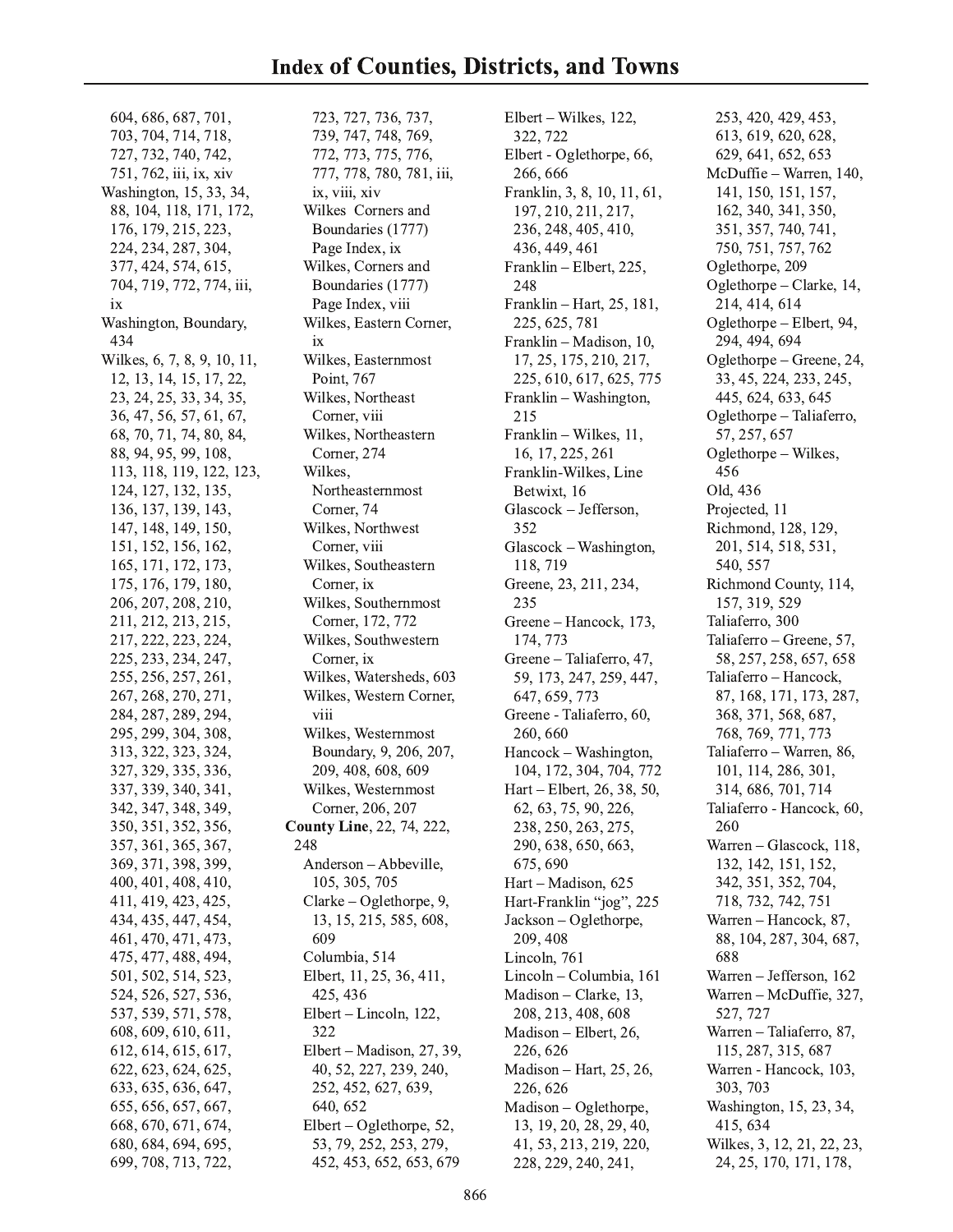179, 181, 204, 205, 211, 212, 236, 381, 403, 412, 424, 571, 579, 624, 634, 770, 771, 779 Wilkes - Elbert, 94, 108, 294, 308, 708 Wilkes - Greene, 271 Wilkes - Lincoln, 122, 123, 124, 136, 137, 146, 322, 323, 324, 336, 337, 346, 523, 524, 536, 537, 722, 723, 736, 737 Wilkes - McDuffie, 127, 139, 327, 339, 539, 727, 739 Wilkes – Oglethorpe, 56, 57, 68, 94, 95, 255, 256, 257, 268, 294, 295, 494, 655, 656, 657, 668, 694, 695 Wilkes - Richmond, 118, 119, 132, 143, 149, 150, 151, 157, 340, 349, 350, 351, 357 Wilkes – Taliaferro, 70, 71, 84, 99, 113, 270, 271, 284, 299, 313, 670, 671, 684, 699, 713 Wilkes - Warren, 127, 327, 527, 727 Wilkes - Oglethorpe, 67, 80, 267, 667, 680 Wilkes, Old, 176, 376, 378, 379 Wilkes, Projected, 10

## **District**

Bairdstown, 9 Beaverdam, 9 Bowling Green, 9 Elim, 502 Glade, 9 Goose Pond, 9 Grove Creek, 9 Lexington, 9 Pleasant Hill, 9 Simston, 9 Wolfskin, 9 Woodstock, 9

G. M. D. #102, 776, 779 G. M. D. #106, 687, 768, 769 G. M. D. #107, 768, 769, 771

G. M. D. #108, 768, 769, 771, 776, 778, 779 G. M. D. #109, 174, 771, 773 G. M. D.  $\#111,687,688,$ 769, 776 G. M. D. #112, 636, 637, 648, 649, 661, 662, 688, 703, 704, 776, 777 G. M. D. #113, 625, 626, 637, 638, 649, 704, 772, 777 G. M. D. #114, 662, 674, 675, 689, 690, 704, 777 G. M. D. #116, 625, 636, 637, 781 G. M. D. #1167, 732, 743 G. M. D. #1168, 742, 743, 751, 752 G. M. D. #1169, 704, 718, 719, 732 G. M. D. #117, 636, 648 G. M. D. #118, 638, 649, 650, 662, 663 G. M. D. #119, 661, 674 G. M. D. #1303, 9, 621, 622 G. M. D. #133, 757, 762 G. M. D. #134, 740, 749, 750 G. M. D. #1363, 625, 781 G. M. D. #137, 645, 646, 657, 658 G. M. D. #138, 633, 634, 645 G. M. D. #1383, 775 G. M. D. #140, 634, 646, 647, 658, 659 G. M. D. #141, 647, 659, 660 G. M. D. #1420, 610, 617, 775 G. M. D.  $\#144, 647, 660$ G. M. D. #147, 624 G. M. D. #148, 624, 633, 634 G. M. D. #150, 751, 757, 762 G. M. D. #152, 741, 750, 751, 757 G. M. D. #153, 730, 731, 741, 742, 750, 751 G. M. D. #154, 703, 704, 717, 718, 731, 732, 755 G. M. D. #155, 714, 715,

727, 729, 730, 740

G. M. D. #156, 745

G. M. D. #157, 687, 688, 702, 703, 716, 717 G. M. D. #158, 701, 714, 715, 730 G. M. D. #159, 686, 687, 701, 702, 716 G. M. D. #1616, 627, 628, 639, 640 G. M. D. #164, 656, 683, 697, 698, 699, 711, 712 G. M. D. #165, 682, 683, 696, 697, 710 G. M. D. #166, 667, 668, 669, 680, 681, 682, 696 G. M. D. #167, 667, 680, 694, 695, 696 G. M. D. #168, 655, 656, 668, 669 G. M. D. #169, 670, 683, 684, 698 G. M. D. #171, 656, 657, 669, 670, 682, 683 G. M. D. #172, 699, 700, 701, 713, 714 G. M. D. #174, 712, 726, 727, 738, 739 G. M. D. #175, 711, 712, 725, 726, 736, 737, 738 G. M. D. #176, 698, 699, 712, 713, 727 G. M. D. #177, 726, 738, 739, 747, 748 G. M. D. #178, 724, 725, 736, 737 G. M. D. #179, 697, 710, 711, 724, 725 G. M. D. #180, 709, 710, 723, 724 G. M. D. #181, 695, 696, 708, 709, 710, 722, 723 G. M. D. #182, 360, 759, 760, 764, 765, 766, 767 G. M. D. #183, 754, 755, 759, 760, 761, 765 G. M. D. #184, 746, 747, 748, 755, 756, 760, 761 G. M. D. #185, 736, 737, 745, 746 G. M. D. #186, 746, 753, 754, 758 G. M. D. #187, 735, 736, 744, 745, 753 G. M. D. #188, 722, 723, 734, 735, 736, 744 G. M. D. #189, 664, 665, 677, 678 G. M. D. #1899, 614

G. M. D. #190, 677, 678, 692, 693, 707, 708, 721 G. M. D. #191, 678, 679, 693, 694, 708 G. M. D. #192, 708, 721, 722, 733, 734 G. M. D. #193, 665, 666, 678, 679 G. M. D. #195, 692, 693, 706, 707, 720, 721 G. M. D. #196, 676, 677, 691, 692, 704 G. M. D. #197, 639, 650, 651, 663, 664, 665 G. M. D. #199, 675, 676, 690, 691, 705 G. M. D. #201, 626, 627, 638, 639, 650, 651 G. M. D. #202, 639, 640, 651, 652, 665, 666 G. M. D. #203, 628, 640, 641 G. M. D. #204, 611, 612, 618, 619 G. M. D.  $\#205, 618, 619,$ 627, 628, 629 G. M. D. #206, 781 G. M. D. #210, 610 G. M. D. #218, 614 G. M. D. #219, 608 G. M. D. #220, 9, 608 G. M. D.  $\#226, 9, 613, 614,$ 620, 621 G. M. D. #227, 9, 615, 622 G. M. D. #228, 9, 623, 632, 633, 643 G. M. D. #229, 622, 623, 630, 631, 632, 644 G. M. D. #230, 9, 643, 644, 645, 656, 657 G. M. D. #232, 9, 633, 645 G. M. D. #233, 9, 641, 642, 643, 654, 655, 667, 668 G. M. D. #234, 9, 623, 624 G. M. D. #235, 9, 620, 621, 629 G. M. D. #236, 9, 620, 621, 629, 630, 631, 641, 642 G. M. D.  $\#237, 9, 641, 652,$ 653, 654 G. M. D. #238, 9, 653, 654, 666, 667, 679, 680, 694, 695 G. M. D. #262, 610, 611 G. M. D. #264, 775 G. M. D. #269, 758, 759, 763, 764, 766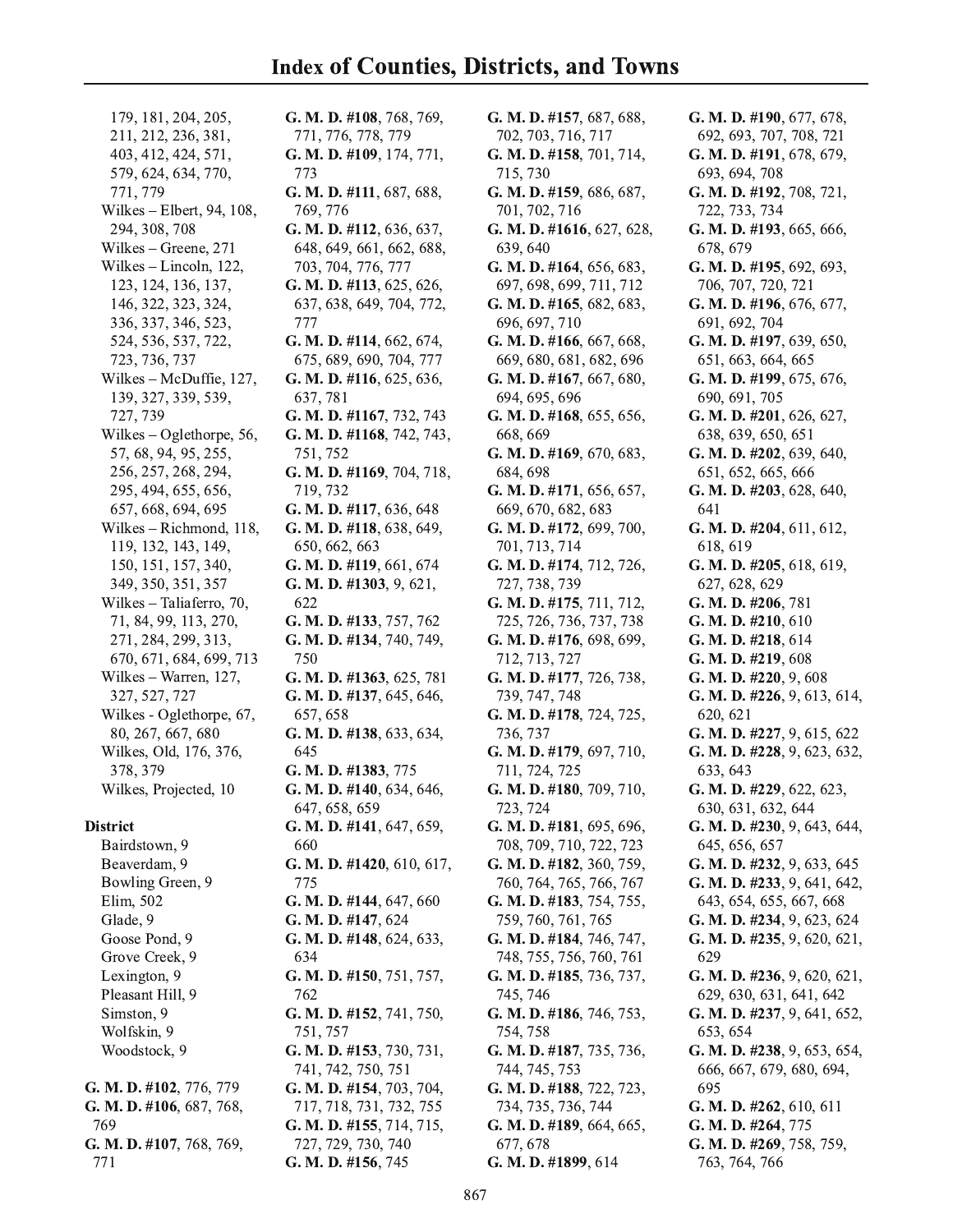G. M. D. #274, 727, 739, 740, 749 G. M. D. #315, 663, 664, 676, 677 G. M. D.  $\#370, 617, 625,$ 775 G. M. D. #382, 608, 611, 612, 613, 619, 620 G. M. D. #425, 716, 717, 729, 730, 731, 740, 741 G. M. D. #438, 610, 611, 617, 618, 626, 627 G. M. D. #59, 617, 627 G. M. D. #591, 626 G. M. D. #601, 672, 673, 685, 686 G. M. D. #602, 685, 686 G. M. D. #603, 685, 686, 700 G. M. D. #604, 671, 672, 684, 685, 699, 700 G. M. D. #605, 657, 658, 670, 671 G. M. D. #606, 658, 659, 671, 672 G. M. D. #607, 658, 659, 660, 671, 672, 673 G. M. D. #608, 660, 673, 686, 687, 768, 771, 773 G. M. D. #96, 719, 772 G. M. D., Parks (1939), 559 G. M. D., Shady Hill  $(1939), 559$ South Carolina, 105, 167, 305, 367, 763, iii Abbeville, 105, 106, 120, 121, 133, 134, 305, 306, 320, 334, 520, 705, 706, 720, 721, 733, viii Anderson, 74, 89, 90,

105, 274, 290, 305,

474, 674, 689, 690,

691, 705, 720, viii

McCormick, 134, 135,

144, 153, 158, 163,

164, 166, 182, 334,

335, 344, 353, 358,

363, 364, 382, 553,

558, 744, 753, 758,

763, 764, 766, 767,

782, viii

Part of, 398,

399

Adasburg, 347, 738, 747 Agnes, 355, 360, 755 Agricola, 719 Air Line, 636 Airline, 289 Amity, 147, 347, 747, ix Anderson, 762 Ansley, 103, 703 Aonia, 126, 326, 726, ix Apalachee, xiv Arnoldsville, 6, 14, 214, 414, 614, 621, viii, xiv Athens, 402, 457, xiv Atlanta, 457 Augusta, 377, 457 Bairdstown, 9, 33, 233, 633 Barnett, 86, 101, 286, 301, 686, ix Bastonville, 151, 351, 751, ix Beall Springs, 117, 317, 717 Bell. 294, 694 Bethesda, 646 Bethlehem, 9 Birdstown, xiv Blume, 732 Bond, 17, 217, 617 Bowersville, 181, 225, 289, 636, viii Bowersville, GA, 781 Bowling Green, 9 Bowman, 38, 238, 478, 638, viii Brickhouse, 282, 297, 697 Broad, 709 Brookline, 9 Buckhead, xiv Buzzard Roost, 9 Cadley, ix Callaway, 682 Calloway, 282 Camak, 129, 130, 329, 330, 729, 730, ix Cannon, 289 Canon, 225, 625, 781, viii Carlton, 9, 40, 240, 440, 640 Carters Grove, 57, 657 Cauthen, 78, 93, 278, 678 Cedar Rock, 129, 329,

Town/Community

Adamsville, 162, 762

729 Celeste, 82, 282, 669, 682 Centerville, 63, 69, 263, 269, 469, 663, 669 Chennault, 135, 335, 735 Cherokee Corner, 14, 214, 414 Clarks Junction, 77, 277, 677 Clay Hill, 756 Colbert, 12, 13, 212, 213, 612, 613, 619, viii Comanche, 765 Comer, 9, 19, 28, 219, 228, 595, 619, 628, viii Court Ground, 670 Crawford, 6, 7, 9, 21, 22, 221, 222, 231, 402, 421, 422, 570, 621, 622, 770, viii, xiv Crawfordville, 72, 85, 272, 457, 472, 672, 685, ix, xiv Crossroads, 636 Culverton, 176, 180, 376, 776, 780, ix, xiv Dalton, 18, 218, 618 Danburg, 124, 324, 524, 724, viii Daniel, 671 Daniel Springs, 258, 658 Danielsville, 11, 211, 611, viii David, 752 Davis, 611 Delhi, 123, 323, 523, 723 Dewey Rose, 51, 251, 651, viii Diamond Hill, 12, 212 Dick's, 398, 399 Double Branches, 164, 364, 764 Downs, 118 Dunlap, 9, 14, 206, 207, 214, 414, 614 Eagle Grove, 37, 49, 249, 449 Eatonton, xiv Edgewood Crossroads, 671 Elberton, 64, 65, 77, 78, 264, 265, 277, 278, 478, 664, 665, 677, 678, viii Ellington, 671 Enterprise, 254, 654

Ethridge, 65, 265, 665 Fairview, 54, 254, 654 Farmington, xiv Ficklen, ix Ficklin, 99, 299, 699 Five Forks, 9 Five Points, 132, 718 Flat Rock, 75, 275 Flat Shoals, 48, 248, 448 Fortsonia, 94, 294, 694, viii Four Points, 718 Franklin Springs, 175, 225, 375, 427, 625, 775 Furnace, 398, 399 Georgetown, 387, 519, 572 Gholston, 619 Gibson, 143, 743 Glade, 9 Goldmine, 37, 637, viii Goshen, 145, 345, 745, viii Goss, 64, 264, 664 Graball, 135, 335, 735 Granite Hill, 180, 780 Greensboro, 402 Happy Valley, 157, 357, 757 Hard Cash, 651 Harper, 50, 250, 650 Harrison, 26, 226, 626 Hart, 75, 275, 675 Harts, 142, 342, 742 Hartwell, 48, 61, 248, 261, 289, 448, 461, 648, 661, viii Heardmont, 106, 107, 306, 307, 706, 707 Hillman, 99, 100, 299, 300, 700 Hogan, 43, 44, 244, 443, 643 Hughes, 757 Hull, 9, 408, 584, 601, 604, 608 Hutchins, 22, 222, 422, 622 Ingram, 354 Jacksons Crossroads, 80, 81,680 Jeptha, 27, 227, 627 Jewell, 104, 172, 304, 503, 704, ix Kenna, 159, 359, 559, 759 Lea, 66